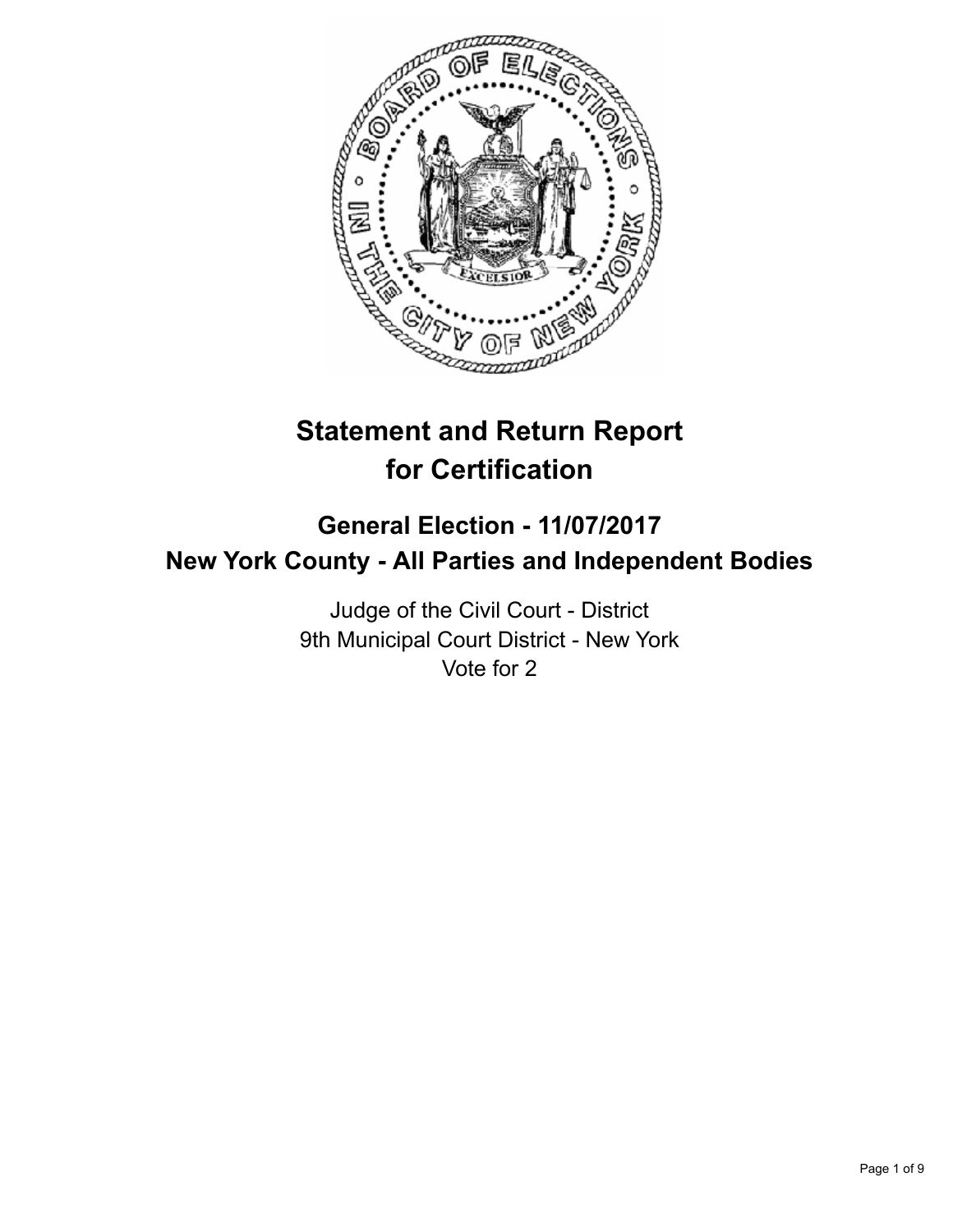

| <b>PUBLIC COUNTER</b>                                    | 268            |
|----------------------------------------------------------|----------------|
| <b>MANUALLY COUNTED EMERGENCY</b>                        | 0              |
| ABSENTEE / MILITARY                                      | 13             |
| AFFIDAVIT                                                | $\overline{2}$ |
| <b>Total Ballots</b>                                     | 283            |
| Less - Inapplicable Federal/Special Presidential Ballots | 0              |
| <b>Total Applicable Ballots</b>                          | 283            |
| JAMES G. CLYNES (DEMOCRATIC)                             | 178            |
| JAMES G. CLYNES (WORKING FAMILIES)                       | 10             |
| SUZANNE J. ADAMS (DEMOCRATIC)                            | 186            |
| SUZANNE J. ADAMS (WORKING FAMILIES)                      | 10             |
| <b>Total Votes</b>                                       | 384            |
| Unrecorded                                               | 182            |

| 0 |
|---|
| 0 |
| 0 |
| 0 |
| 0 |
| 0 |
| 0 |
| 0 |
| 0 |
| 0 |
| 0 |
| 0 |
|   |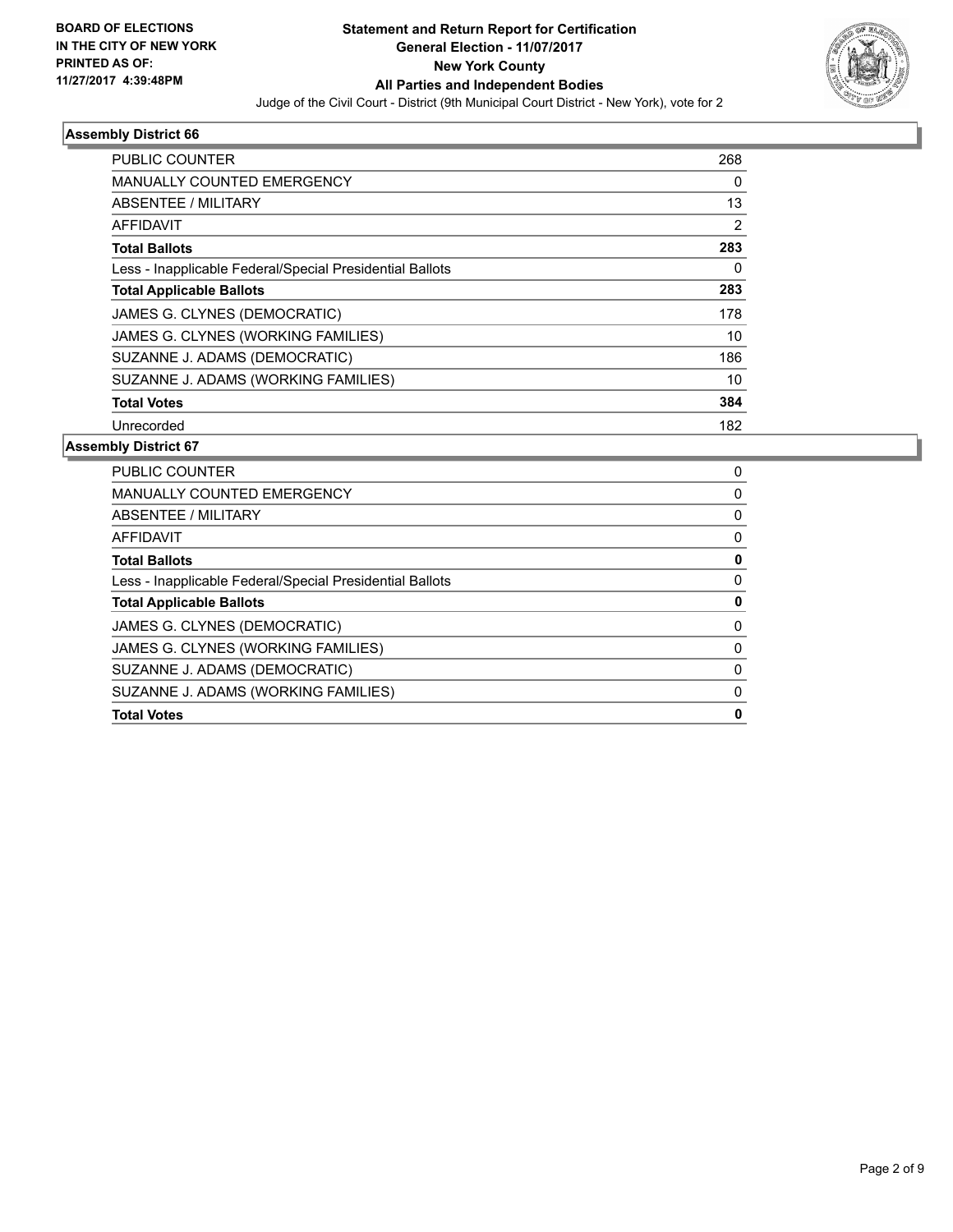

| <b>MANUALLY COUNTED EMERGENCY</b><br>0<br><b>ABSENTEE / MILITARY</b><br>34<br><b>AFFIDAVIT</b><br>10<br>841<br><b>Total Ballots</b><br>0<br>Less - Inapplicable Federal/Special Presidential Ballots<br>841<br><b>Total Applicable Ballots</b><br>JAMES G. CLYNES (DEMOCRATIC)<br>491<br>JAMES G. CLYNES (WORKING FAMILIES)<br>28<br>SUZANNE J. ADAMS (DEMOCRATIC)<br>515<br>SUZANNE J. ADAMS (WORKING FAMILIES)<br>28<br>ANN PRUNTY (WRITE-IN)<br>1<br>ANTHONY WEINER (WRITE-IN)<br>1<br>CYRUS VANCE SR (WRITE-IN)<br>1<br>DEBORAH L. EVANGELAKOS (WRITE-IN)<br>1<br>DIB COOPER (WRITE-IN)<br>1<br>JOHN B COFFEY (WRITE-IN)<br>1<br>JOHN SAMPSON (WRITE-IN)<br>1 |
|-------------------------------------------------------------------------------------------------------------------------------------------------------------------------------------------------------------------------------------------------------------------------------------------------------------------------------------------------------------------------------------------------------------------------------------------------------------------------------------------------------------------------------------------------------------------------------------------------------------------------------------------------------------------|
|                                                                                                                                                                                                                                                                                                                                                                                                                                                                                                                                                                                                                                                                   |
|                                                                                                                                                                                                                                                                                                                                                                                                                                                                                                                                                                                                                                                                   |
|                                                                                                                                                                                                                                                                                                                                                                                                                                                                                                                                                                                                                                                                   |
|                                                                                                                                                                                                                                                                                                                                                                                                                                                                                                                                                                                                                                                                   |
|                                                                                                                                                                                                                                                                                                                                                                                                                                                                                                                                                                                                                                                                   |
|                                                                                                                                                                                                                                                                                                                                                                                                                                                                                                                                                                                                                                                                   |
|                                                                                                                                                                                                                                                                                                                                                                                                                                                                                                                                                                                                                                                                   |
|                                                                                                                                                                                                                                                                                                                                                                                                                                                                                                                                                                                                                                                                   |
|                                                                                                                                                                                                                                                                                                                                                                                                                                                                                                                                                                                                                                                                   |
|                                                                                                                                                                                                                                                                                                                                                                                                                                                                                                                                                                                                                                                                   |
|                                                                                                                                                                                                                                                                                                                                                                                                                                                                                                                                                                                                                                                                   |
|                                                                                                                                                                                                                                                                                                                                                                                                                                                                                                                                                                                                                                                                   |
|                                                                                                                                                                                                                                                                                                                                                                                                                                                                                                                                                                                                                                                                   |
|                                                                                                                                                                                                                                                                                                                                                                                                                                                                                                                                                                                                                                                                   |
|                                                                                                                                                                                                                                                                                                                                                                                                                                                                                                                                                                                                                                                                   |
|                                                                                                                                                                                                                                                                                                                                                                                                                                                                                                                                                                                                                                                                   |
|                                                                                                                                                                                                                                                                                                                                                                                                                                                                                                                                                                                                                                                                   |
| NICOLE MALLIOTAKIS (WRITE-IN)<br>1                                                                                                                                                                                                                                                                                                                                                                                                                                                                                                                                                                                                                                |
| ROBERT DOWNES (WRITE-IN)<br>1                                                                                                                                                                                                                                                                                                                                                                                                                                                                                                                                                                                                                                     |
| UNATTRIBUTABLE WRITE-IN (WRITE-IN)<br>$\overline{2}$                                                                                                                                                                                                                                                                                                                                                                                                                                                                                                                                                                                                              |
| 1,073<br><b>Total Votes</b>                                                                                                                                                                                                                                                                                                                                                                                                                                                                                                                                                                                                                                       |
| Unrecorded<br>609                                                                                                                                                                                                                                                                                                                                                                                                                                                                                                                                                                                                                                                 |

| 0 |
|---|
| 0 |
| 0 |
| 0 |
| 0 |
| 0 |
| 0 |
| 0 |
| 0 |
| 0 |
| 0 |
| 0 |
|   |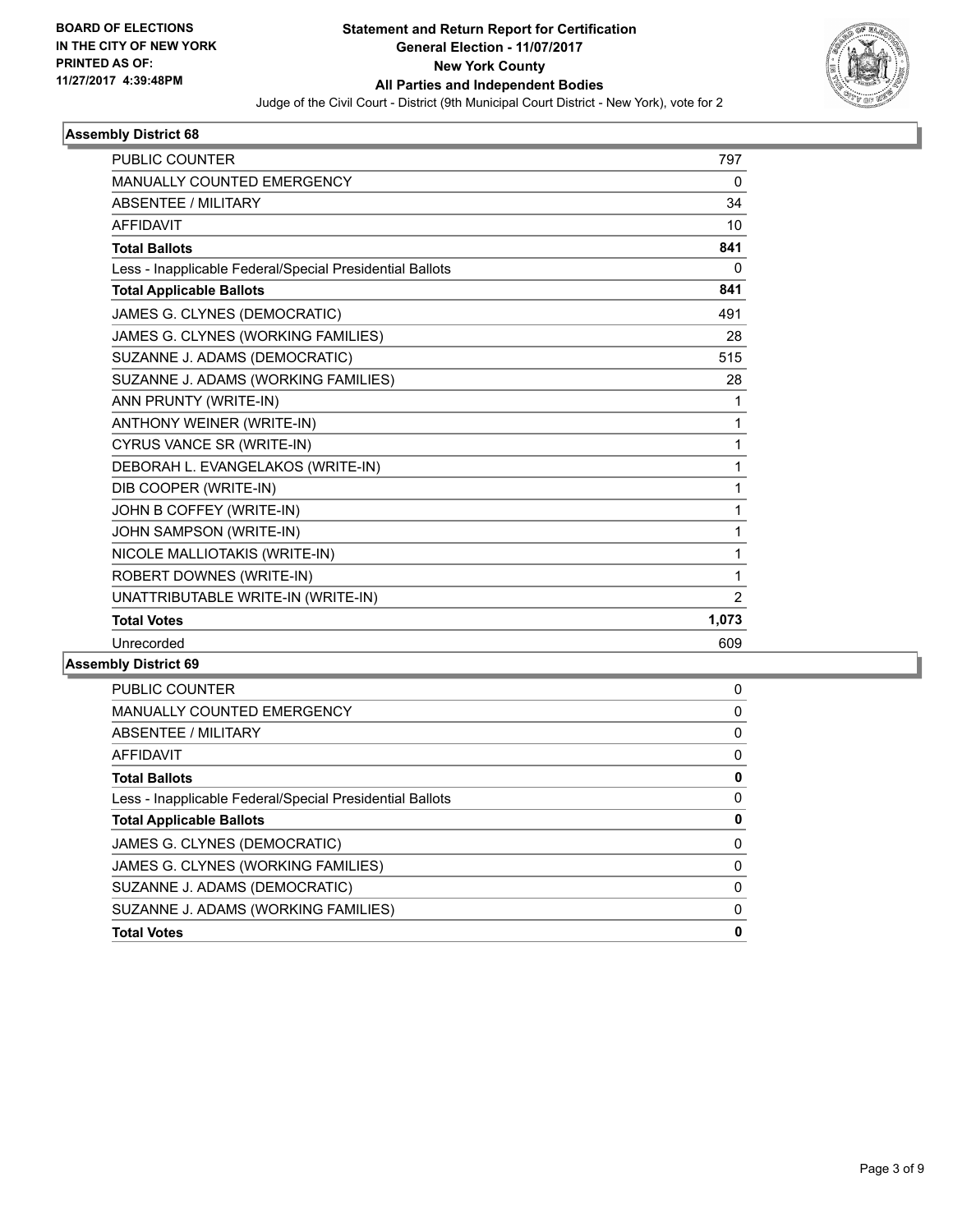

| PUBLIC COUNTER                                           | 8,255                   |
|----------------------------------------------------------|-------------------------|
| MANUALLY COUNTED EMERGENCY                               | 0                       |
| ABSENTEE / MILITARY                                      | 367                     |
| <b>AFFIDAVIT</b>                                         | 63                      |
| <b>Total Ballots</b>                                     | 8,685                   |
| Less - Inapplicable Federal/Special Presidential Ballots | 0                       |
| <b>Total Applicable Ballots</b>                          | 8,685                   |
| JAMES G. CLYNES (DEMOCRATIC)                             | 4,767                   |
| JAMES G. CLYNES (WORKING FAMILIES)                       | 259                     |
| SUZANNE J. ADAMS (DEMOCRATIC)                            | 4,994                   |
| SUZANNE J. ADAMS (WORKING FAMILIES)                      | 284                     |
| ALEC BALDWIN (WRITE-IN)                                  | 1                       |
| ALEX KELLY (WRITE-IN)                                    | 1                       |
| ANA BETH HEBBINS (WRITE-IN)                              | 1                       |
| BENJAMIN SEMEL (WRITE-IN)                                | 1                       |
| <b>BO DIETL (WRITE-IN)</b>                               | $\overline{c}$          |
| CARY S. GUNTHER (WRITE-IN)                               | $\overline{\mathbf{c}}$ |
| CHARLES MANSON (WRITE-IN)                                | 1                       |
| CONNER KILPATRICK (WRITE-IN)                             | 1                       |
| DIVYA J AVAGANON (WRITE-IN)                              | 1                       |
| DONALD ENG (WRITE-IN)                                    | 1                       |
| DONALD TRUMP (WRITE-IN)                                  | 1                       |
| EDWARD MCNALLY (WRITE-IN)                                | 1                       |
| ELENA RAGAN (WRITE-IN)                                   | 1                       |
| ELENI SMIT (WRITE-IN)                                    | 2                       |
| ELI ZAKUTO (WRITE-IN)                                    | 1                       |
| ELIZABETH WRIGHT (WRITE-IN)                              | 1                       |
| ELLEN OXMAN (WRITE-IN)                                   | $\overline{\mathbf{c}}$ |
| FRANK NKILIJANE (WRITE-IN)                               | 1                       |
| IVANKA TRUMP (WRITE-IN)                                  | 1                       |
| JAMES H. MILLER (WRITE-IN)                               | $\overline{\mathbf{c}}$ |
| JANIE HEIM (WRITE-IN)                                    | 1                       |
| JEFFREY HAMBURG (WRITE-IN)                               | 1                       |
| JEROME KAPLAN (WRITE-IN)                                 | 1                       |
| JEROME TAUBER (WRITE-IN)                                 | 1                       |
| JESSIE HORWITZ (WRITE-IN)                                | 1                       |
| JOHN COLLIER (WRITE-IN)                                  | 1                       |
| JOSEPH FIRNENO (WRITE-IN)                                | 1                       |
| KATHLEEN MARKEY (WRITE-IN)                               | 1                       |
| KATIE OLSEN (WRITE-IN)                                   | 1                       |
| LAURA RUSSELL (WRITE-IN)                                 | 1                       |
| LESLIE CROOKER SYNDEN (WRITE-IN)                         | 1                       |
| LONA DELRAYTHEN (WRITE-IN)                               | 1                       |
| MARK STOLTZ (WRITE-IN)                                   | 1                       |
| MATTHEW J. BRIEF (WRITE-IN)                              | 1                       |
| MICHAEL FERNANDEZ (WRITE-IN)                             | 1                       |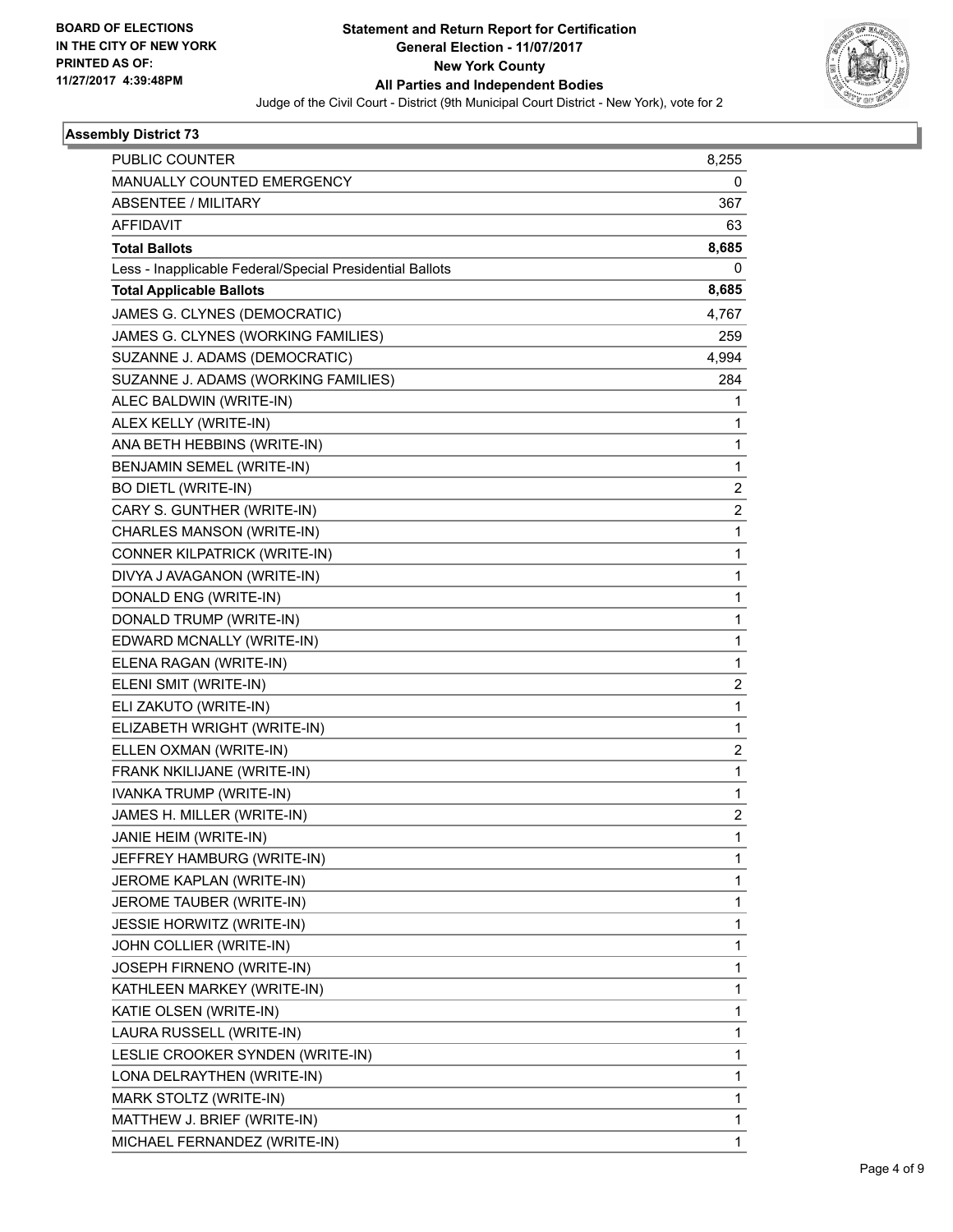

| 2      |
|--------|
| 1      |
| 1      |
| 1      |
| 1      |
|        |
| 1      |
| 1      |
| 1      |
| 1      |
| 1      |
| 2      |
| 1      |
| 1      |
| 2      |
| 1      |
| 42     |
|        |
| 10,406 |
| 6,964  |
|        |

| <b>PUBLIC COUNTER</b>                                    | 467 |
|----------------------------------------------------------|-----|
| MANUALLY COUNTED EMERGENCY                               | 0   |
| <b>ABSENTEE / MILITARY</b>                               | 19  |
| <b>AFFIDAVIT</b>                                         | 2   |
| <b>Total Ballots</b>                                     | 488 |
| Less - Inapplicable Federal/Special Presidential Ballots | 0   |
| <b>Total Applicable Ballots</b>                          | 488 |
| JAMES G. CLYNES (DEMOCRATIC)                             | 288 |
| JAMES G. CLYNES (WORKING FAMILIES)                       | 27  |
| SUZANNE J. ADAMS (DEMOCRATIC)                            | 316 |
| SUZANNE J. ADAMS (WORKING FAMILIES)                      | 29  |
| ANDREW GRUMNEY (WRITE-IN)                                | 1   |
| <b>CLARE GRUMNEY (WRITE-IN)</b>                          | 1   |
| UNATTRIBUTABLE WRITE-IN (WRITE-IN)                       | 4   |
| <b>Total Votes</b>                                       | 666 |
| Unrecorded                                               | 310 |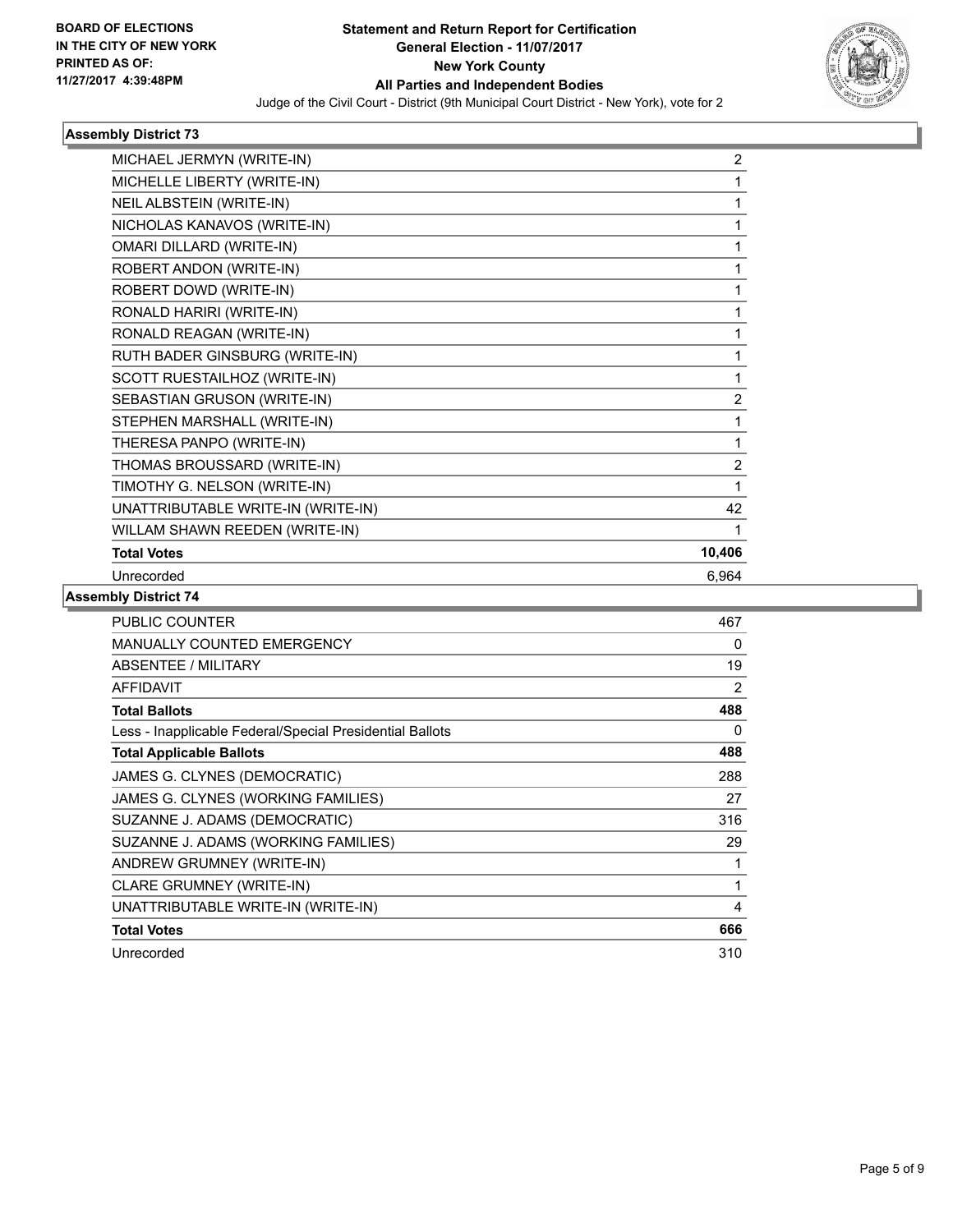

| PUBLIC COUNTER                                           | 5,833        |
|----------------------------------------------------------|--------------|
| MANUALLY COUNTED EMERGENCY                               | 0            |
| ABSENTEE / MILITARY                                      | 224          |
| <b>AFFIDAVIT</b>                                         | 100          |
| <b>Total Ballots</b>                                     | 6,157        |
| Less - Inapplicable Federal/Special Presidential Ballots | 0            |
| <b>Total Applicable Ballots</b>                          | 6,157        |
| JAMES G. CLYNES (DEMOCRATIC)                             | 3,764        |
| JAMES G. CLYNES (WORKING FAMILIES)                       | 322          |
| SUZANNE J. ADAMS (DEMOCRATIC)                            | 4,041        |
| SUZANNE J. ADAMS (WORKING FAMILIES)                      | 330          |
| ALVIN MAXMAN (WRITE-IN)                                  | 1            |
| AMY FREEZE (WRITE-IN)                                    | 1            |
| CARL TAIT (WRITE-IN)                                     | $\mathbf{1}$ |
| CLAUDIA PAK (WRITE-IN)                                   | 1            |
| DONALD TRUMP (WRITE-IN)                                  | 1            |
| GLENN P. MILGRAAM (WRITE-IN)                             | $\mathbf{1}$ |
| <b>GRIGORY SOKOLOV (WRITE-IN)</b>                        | 1            |
| JANET TODD (WRITE-IN)                                    | 1            |
| JENNY QUANG WANG (WRITE-IN)                              | $\mathbf{1}$ |
| JOHN P STEVENS (WRITE-IN)                                | 1            |
| JON P. DURR (WRITE-IN)                                   | 1            |
| JULIAN EDELMAN (WRITE-IN)                                | $\mathbf{1}$ |
| LISA TANKOOS (WRITE-IN)                                  | 1            |
| MARC WEISS (WRITE-IN)                                    | 1            |
| MARK MACKEY (WRITE-IN)                                   | 1            |
| MARTIN E. MARTS (WRITE-IN)                               | 1            |
| MAY CHIANG (WRITE-IN)                                    | 1            |
| MICHELLE WILLIAMS (WRITE-IN)                             | 1            |
| NAOMI SCHAEFER (WRITE-IN)                                | 1            |
| OLGA STATZ (WRITE-IN)                                    | 1            |
| PHAEDRA PERRY (WRITE-IN)                                 | 1            |
| RAND PAUL (WRITE-IN)                                     | 1            |
| RAY KELLY (WRITE-IN)                                     | 1            |
| ROB GRONKOWSKI (WRITE-IN)                                | 1            |
| SAM BRICKFIELD (WRITE-IN)                                | 1            |
| SHARRON WORMAN (WRITE-IN)                                | 1            |
| SHERRI MAXMAN (WRITE-IN)                                 | 1            |
| SUSAN SARANDON (WRITE-IN)                                | 1            |
| THURGOOD MARSHALL (WRITE-IN)                             | 1            |
| UNATTRIBUTABLE WRITE-IN (WRITE-IN)                       | 24           |
| UNCOUNTED WRITE-IN PER STATUTE (WRITE-IN)                | 2            |
| WILLIAM HARLEY (WRITE-IN)                                | 1            |
| <b>Total Votes</b>                                       | 8,513        |
| Unrecorded                                               | 3,801        |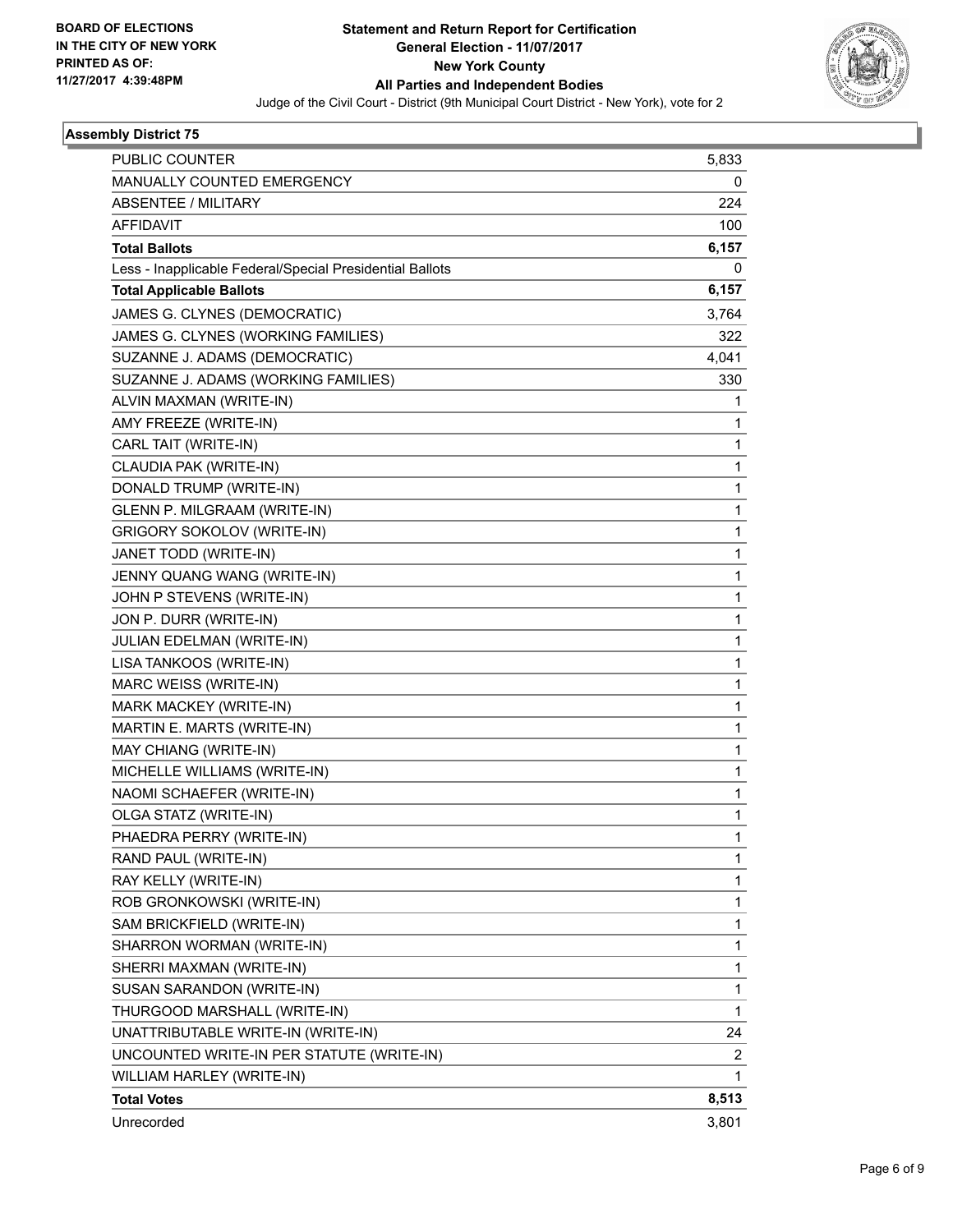

#### **Total for Judge of the Civil Court - District (9th Municipal Court District - New York) - New York County**

| PUBLIC COUNTER                                           | 15,620                |
|----------------------------------------------------------|-----------------------|
| MANUALLY COUNTED EMERGENCY                               | 0                     |
| <b>ABSENTEE / MILITARY</b>                               | 657                   |
| AFFIDAVIT                                                | 177                   |
| <b>Total Ballots</b>                                     | 16,454                |
| Less - Inapplicable Federal/Special Presidential Ballots | 0                     |
| <b>Total Applicable Ballots</b>                          | 16,454                |
| JAMES G. CLYNES (DEMOCRATIC)                             | 9,488                 |
| JAMES G. CLYNES (WORKING FAMILIES)                       | 646                   |
| SUZANNE J. ADAMS (DEMOCRATIC)                            | 10,052                |
| SUZANNE J. ADAMS (WORKING FAMILIES)                      | 681                   |
| ALEC BALDWIN (WRITE-IN)                                  | 1                     |
| ALEX KELLY (WRITE-IN)                                    | 1                     |
| ALVIN MAXMAN (WRITE-IN)                                  | 1                     |
| AMY FREEZE (WRITE-IN)                                    | 1                     |
| ANA BETH HEBBINS (WRITE-IN)                              | 1                     |
| ANDREW GRUMNEY (WRITE-IN)                                | 1                     |
| ANN PRUNTY (WRITE-IN)                                    | 1                     |
| ANTHONY WEINER (WRITE-IN)                                | 1                     |
| <b>BENJAMIN SEMEL (WRITE-IN)</b>                         | $\mathbf{1}$          |
| <b>BO DIETL (WRITE-IN)</b>                               | $\mathbf{2}^{\prime}$ |
| CARL TAIT (WRITE-IN)                                     | 1                     |
| CARY S. GUNTHER (WRITE-IN)                               | $\overline{2}$        |
| CHARLES MANSON (WRITE-IN)                                | 1                     |
| CLARE GRUMNEY (WRITE-IN)                                 | 1                     |
| CLAUDIA PAK (WRITE-IN)                                   | $\mathbf{1}$          |
| CONNER KILPATRICK (WRITE-IN)                             | 1                     |
| CYRUS VANCE SR (WRITE-IN)                                | 1                     |
| DEBORAH L. EVANGELAKOS (WRITE-IN)                        | $\mathbf{1}$          |
| DIB COOPER (WRITE-IN)                                    | 1                     |
| DIVYA J AVAGANON (WRITE-IN)                              | 1                     |
| DONALD ENG (WRITE-IN)                                    | $\mathbf{1}$          |
| DONALD TRUMP (WRITE-IN)                                  | 2                     |
| EDWARD MCNALLY (WRITE-IN)                                | 1                     |
| ELENA RAGAN (WRITE-IN)                                   | 1                     |
| ELENI SMIT (WRITE-IN)                                    | 2                     |
| ELI ZAKUTO (WRITE-IN)                                    | 1                     |
| ELIZABETH WRIGHT (WRITE-IN)                              | 1                     |
| ELLEN OXMAN (WRITE-IN)                                   | 2                     |
| FRANK NKILIJANE (WRITE-IN)                               | 1                     |
| GLENN P. MILGRAAM (WRITE-IN)                             | 1                     |
| <b>GRIGORY SOKOLOV (WRITE-IN)</b>                        | 1                     |
| IVANKA TRUMP (WRITE-IN)                                  | 1                     |
| JAMES H. MILLER (WRITE-IN)                               | $\overline{2}$        |
| JANET TODD (WRITE-IN)                                    | 1                     |
| JANIE HEIM (WRITE-IN)                                    | 1                     |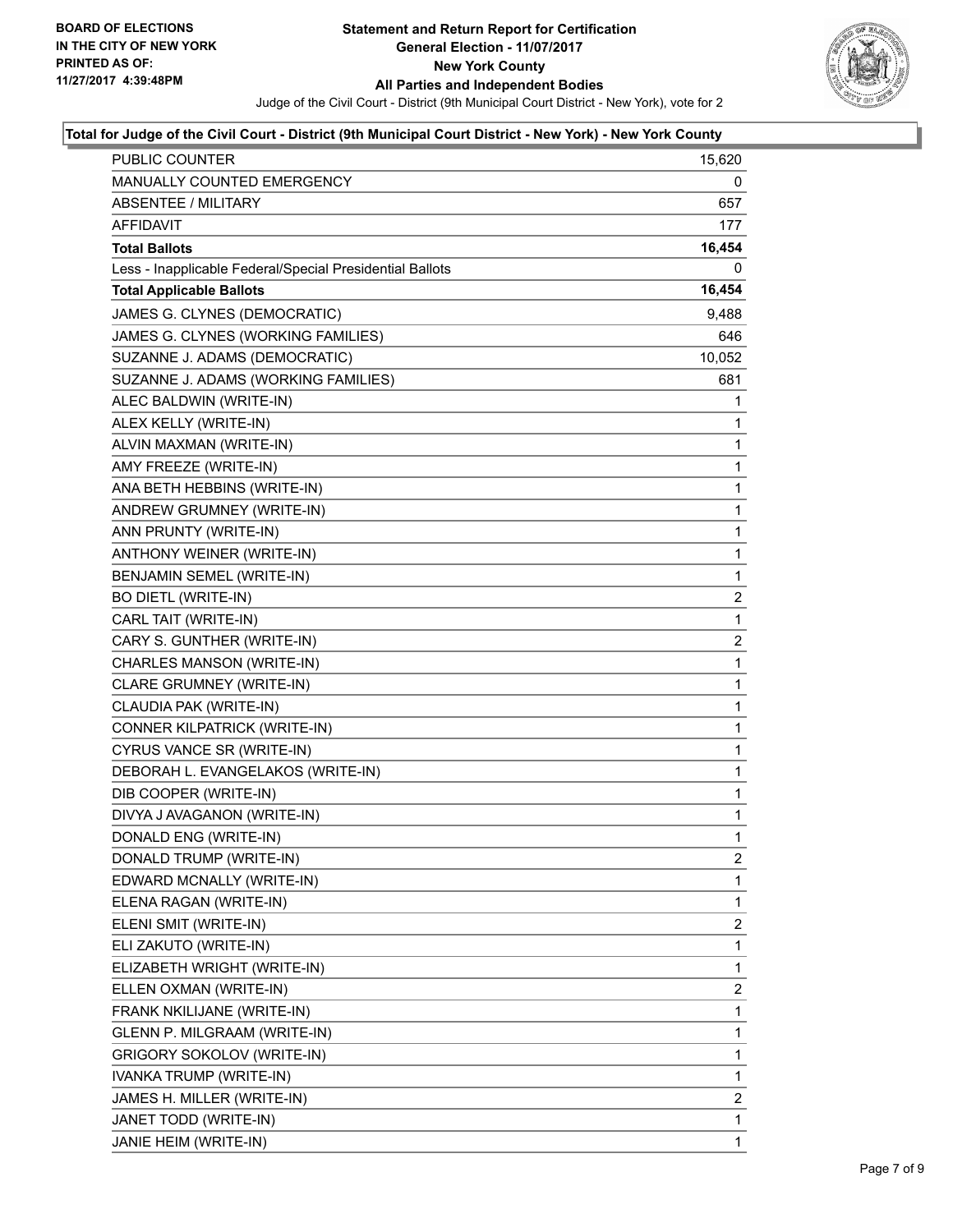

### **Total for Judge of the Civil Court - District (9th Municipal Court District - New York) - New York County**

| JEFFREY HAMBURG (WRITE-IN)       | 1 |
|----------------------------------|---|
| JENNY QUANG WANG (WRITE-IN)      | 1 |
| JEROME KAPLAN (WRITE-IN)         | 1 |
| JEROME TAUBER (WRITE-IN)         | 1 |
| JESSIE HORWITZ (WRITE-IN)        | 1 |
| JOHN B COFFEY (WRITE-IN)         | 1 |
| JOHN COLLIER (WRITE-IN)          | 1 |
| JOHN P STEVENS (WRITE-IN)        | 1 |
| JOHN SAMPSON (WRITE-IN)          | 1 |
| JON P. DURR (WRITE-IN)           | 1 |
| JOSEPH FIRNENO (WRITE-IN)        | 1 |
| JULIAN EDELMAN (WRITE-IN)        | 1 |
| KATHLEEN MARKEY (WRITE-IN)       | 1 |
| KATIE OLSEN (WRITE-IN)           | 1 |
| LAURA RUSSELL (WRITE-IN)         | 1 |
| LESLIE CROOKER SYNDEN (WRITE-IN) | 1 |
| LISA TANKOOS (WRITE-IN)          | 1 |
| LONA DELRAYTHEN (WRITE-IN)       | 1 |
| MARC WEISS (WRITE-IN)            | 1 |
| MARK MACKEY (WRITE-IN)           | 1 |
| MARK STOLTZ (WRITE-IN)           | 1 |
| MARTIN E. MARTS (WRITE-IN)       | 1 |
| MATTHEW J. BRIEF (WRITE-IN)      | 1 |
| MAY CHIANG (WRITE-IN)            | 1 |
| MICHAEL FERNANDEZ (WRITE-IN)     | 1 |
| MICHAEL JERMYN (WRITE-IN)        | 2 |
| MICHELLE LIBERTY (WRITE-IN)      | 1 |
| MICHELLE WILLIAMS (WRITE-IN)     | 1 |
| NAOMI SCHAEFER (WRITE-IN)        | 1 |
| NEIL ALBSTEIN (WRITE-IN)         | 1 |
| NICHOLAS KANAVOS (WRITE-IN)      | 1 |
| NICOLE MALLIOTAKIS (WRITE-IN)    | 1 |
| OLGA STATZ (WRITE-IN)            | 1 |
| <b>OMARI DILLARD (WRITE-IN)</b>  | 1 |
| PHAEDRA PERRY (WRITE-IN)         | 1 |
| RAND PAUL (WRITE-IN)             | 1 |
| RAY KELLY (WRITE-IN)             | 1 |
| ROB GRONKOWSKI (WRITE-IN)        | 1 |
| ROBERT ANDON (WRITE-IN)          | 1 |
| ROBERT DOWD (WRITE-IN)           | 1 |
| ROBERT DOWNES (WRITE-IN)         | 1 |
| RONALD HARIRI (WRITE-IN)         |   |
|                                  | 1 |
| RONALD REAGAN (WRITE-IN)         | 1 |
| RUTH BADER GINSBURG (WRITE-IN)   | 1 |
| SAM BRICKFIELD (WRITE-IN)        | 1 |
| SCOTT RUESTAILHOZ (WRITE-IN)     | 1 |